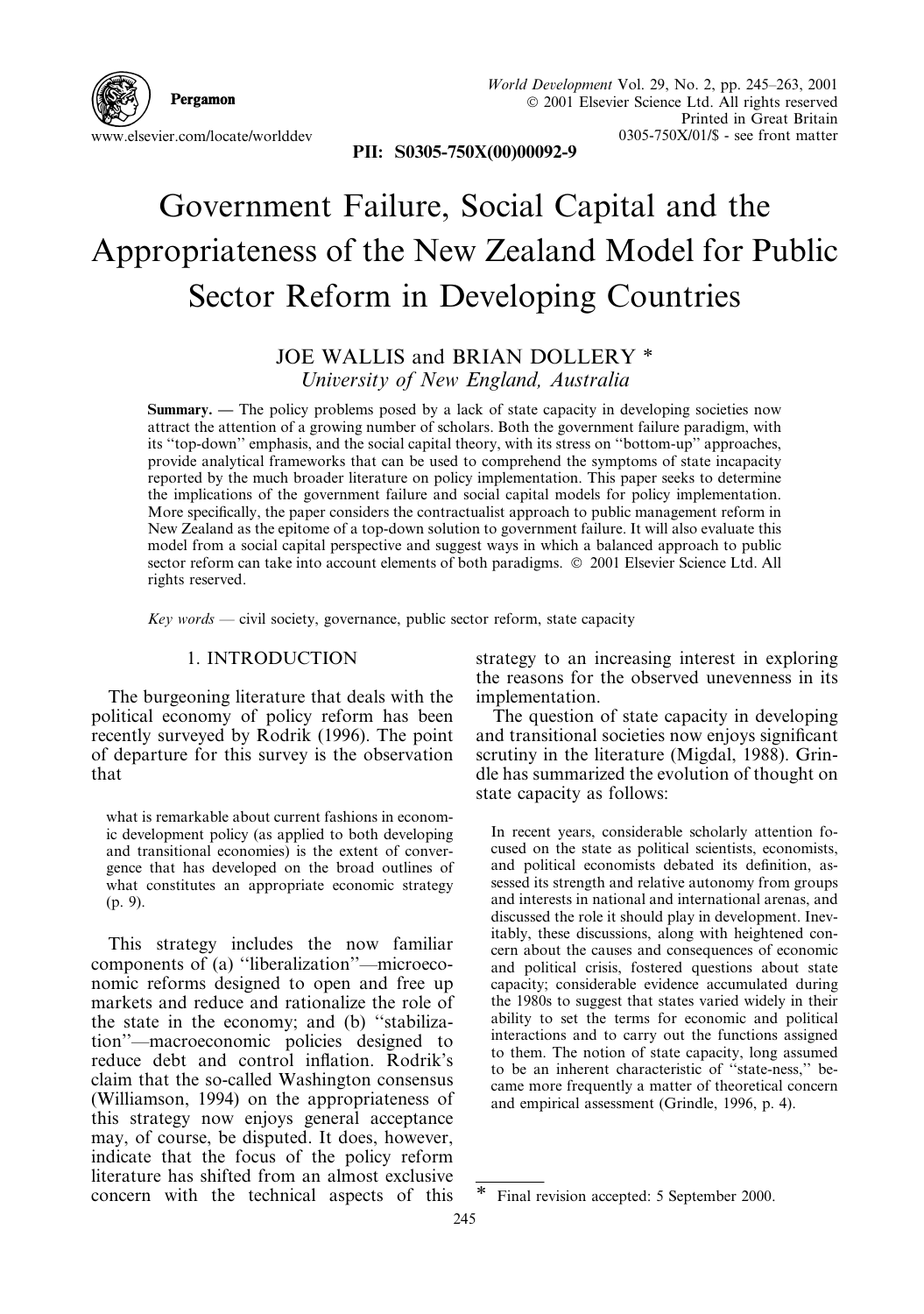Several interesting avenues of inquiry have emerged. For example, some scholars have created useful taxonomies for the analysis of state incapacity (Grindle, 1996). By contrast, others have sought to develop indexes of public sector capacity (Polidano, 2000). Various commentators have advanced strategies for the enhancement of state capacity (Betancourt, 1997). Rather more pessimistically, alternatives to state capacity, such as international intervention or even "trusteeship," have been advocated (Langford, 1999). The present paper focuses on the policy problems posed by the lack of state capacity for policy implementation and examines two important analytical frameworks which can guide reform initiatives.

The 1997 World Bank Development Report identifies two generic approaches. First, policymakers can attempt to "match the state's role to its existing capability, to improve the effectiveness and efficiency of public resource use ' (World Bank, 1997, p. 25). A useful way of conceptualizing the degree to which the state should intervene in any given society is to view the potential functions government can full fil in terms of Figure 1, which is outlined in the Report. Figure 1 delineates three basic levels at which the state can intervene, depending on its institutional capacity. "Minimal functions," such as the provision of law and order and disaster relief, must be provided by all states, even those with very low state capacity. The alternative is the total disintegration of the nation state, with all its attendant misery. Chhibber (1997, p. 17) has forcefully underscored this point:

It is true that state-sponsored development has failed. But the agonies of collapsed states such as Liberia and Somalia demonstrate all too clearly the consequences of statelessness. Good government is not a luxury but a vital necessity, without which there can be no development, economic or social.

``Intermediate functions'' such as public education and the provision of social welfare services, must also be provided by governments. In contrast to its minimal function role, however, the methods used to provide intermediate functions can vary, depending on the level of state capacity. That is, in the case of these intermediate functions, government provision can be separated from government production. The World Bank Development Report (World Bank, 1997, p. 27) has described the role of government in the provision of intermediate functions as follows: "Here, too, the government cannot choose whether, but only how best to intervene, and government can work in partnership with markets and civil society to ensure that these public goods are provided." Finally, "activist functions," such

|                                    | Addressing market failure                                                                |                                                                      |                                                                                                                                          | Improving equity                                                                                                      |
|------------------------------------|------------------------------------------------------------------------------------------|----------------------------------------------------------------------|------------------------------------------------------------------------------------------------------------------------------------------|-----------------------------------------------------------------------------------------------------------------------|
| <b>Minimal</b><br><b>Functions</b> | Providing pure public goods:                                                             |                                                                      |                                                                                                                                          | Protecting the poor:                                                                                                  |
|                                    | Defense<br>Law and order<br>Property rights<br>Macroeconomic management<br>Public health |                                                                      |                                                                                                                                          | Antipoverty<br>programs<br>Disaster relief                                                                            |
| Intermediate<br><b>Functions</b>   | Addressing<br><b>Externalities:</b><br>Basic education<br>Environmental                  | Regulating<br>Monopoly:<br>Utility<br>regulation<br>Antitrust policy | Overcoming<br>imperfect<br>information:<br>Insurance<br>(Health, life,<br>pensions)<br>Financial<br>Regulation<br>Consumer<br>protection | Providing<br>Social insurance:<br>Redistributive<br>pensions<br><b>Family allowances</b><br>Unemployment<br>insurance |
| Activist<br><b>Functions</b>       | Coordinating private activity:<br>Fostering markets<br><b>Cluster</b> initiatives        |                                                                      |                                                                                                                                          | Redistribution:<br>Asset<br>redistribution                                                                            |

Figure 1. The role of the state. (Source: World Bank Development Report (1997, Table 1.1, p. 27).)